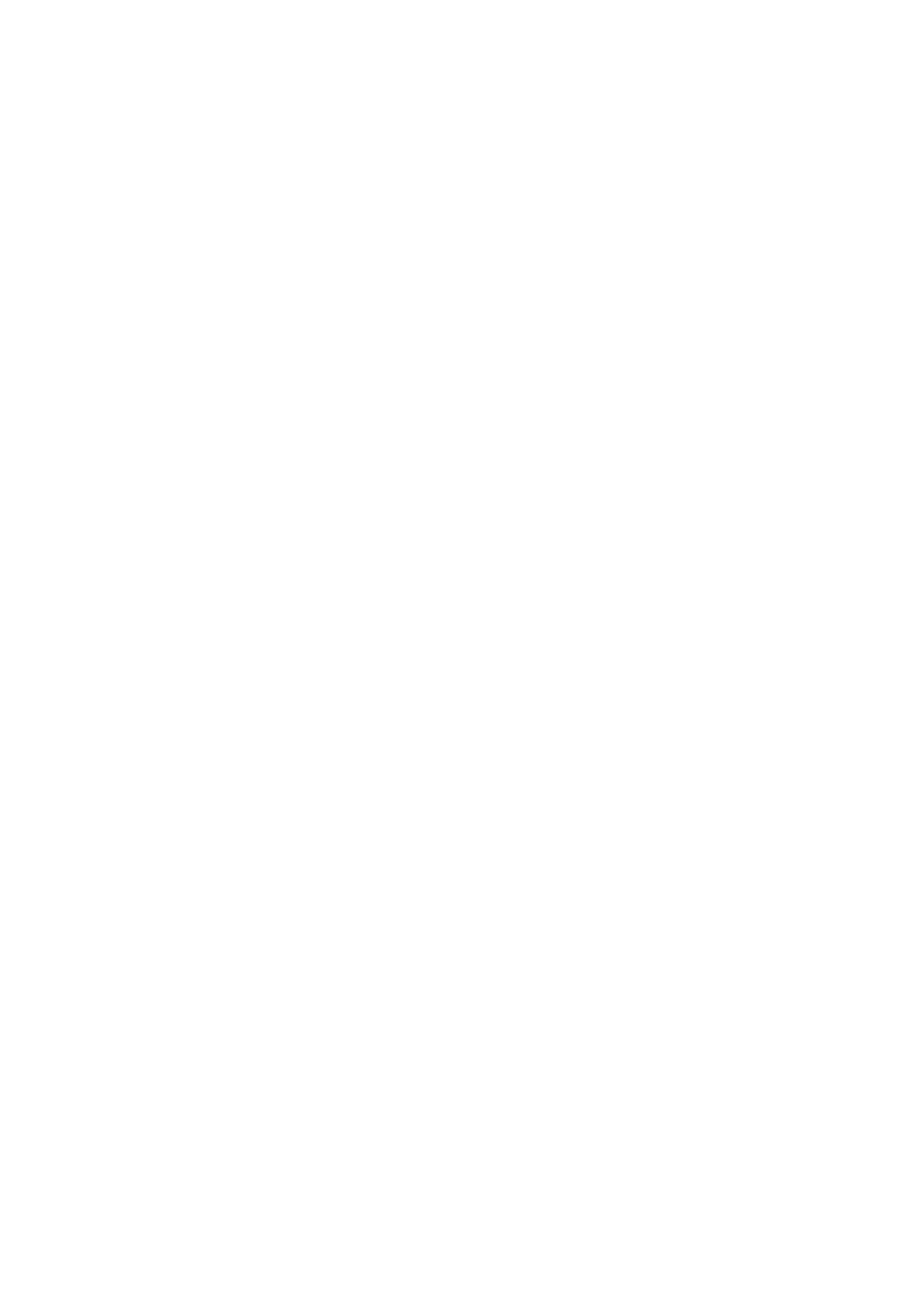*I certify that this public bill, which originated in the Legislative Assembly, has finally passed the Legislative Council and the Legislative Assembly of New South Wales.*

> *Clerk of the Legislative Assembly. Legislative Assembly, Sydney, , 2013*



New South Wales

# **Protection of the Environment Operations Amendment (Illegal Waste Disposal) Bill 2013**

Act No , 2013

An Act to amend the *Protection of the Environment Operations Act 1997* relating to the prevention of illegal waste disposal and other offences against the Act; and for related purposes.

*I have examined this bill and find it to correspond in all respects with the bill as finally passed by both Houses.*

*Assistant Speaker of the Legislative Assembly.*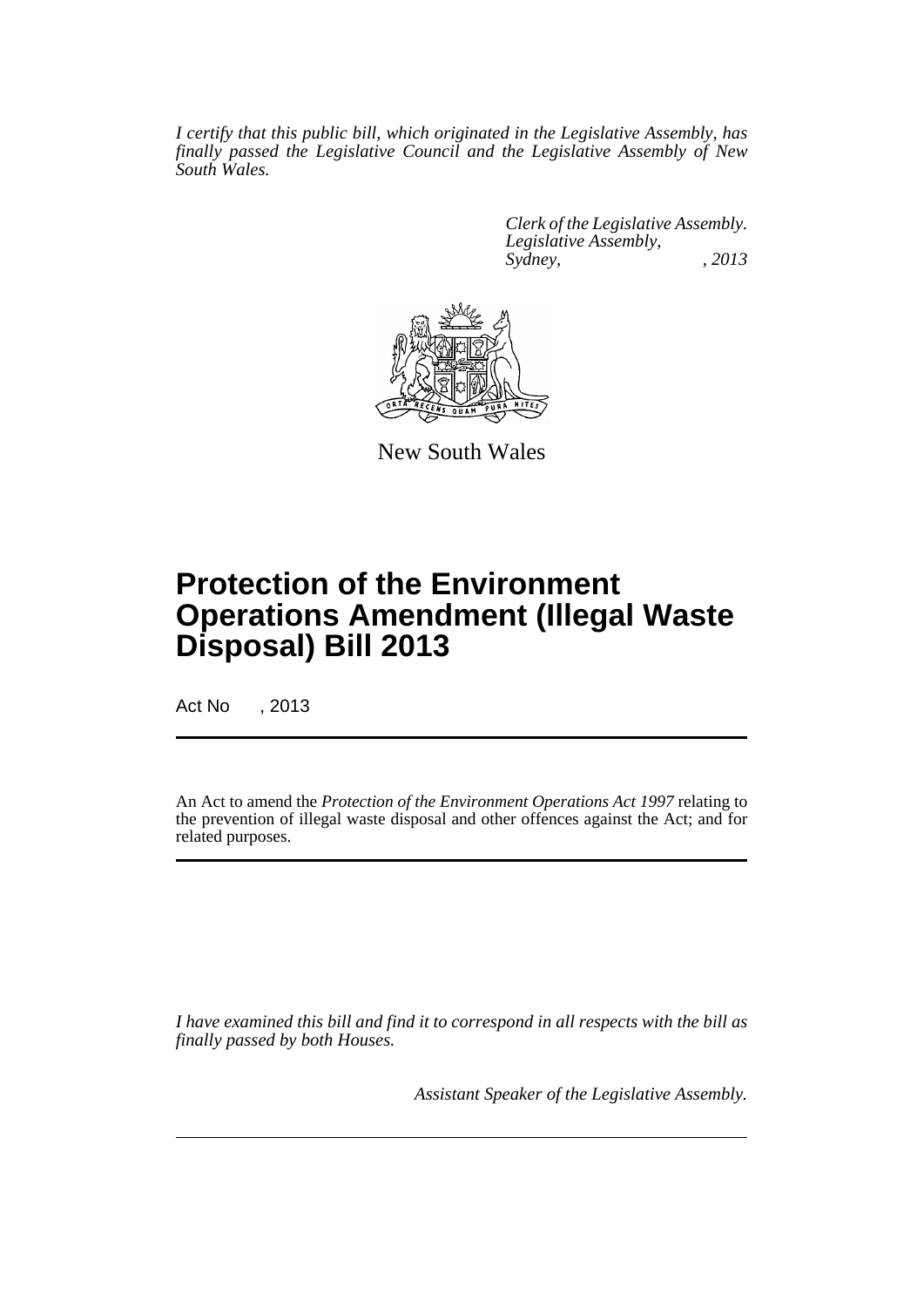#### <span id="page-3-0"></span>**The Legislature of New South Wales enacts:**

#### **1 Name of Act**

This Act is the *Protection of the Environment Operations Amendment (Illegal Waste Disposal) Act 2013*.

#### <span id="page-3-1"></span>**2 Commencement**

This Act commences on a day or days to be appointed by proclamation.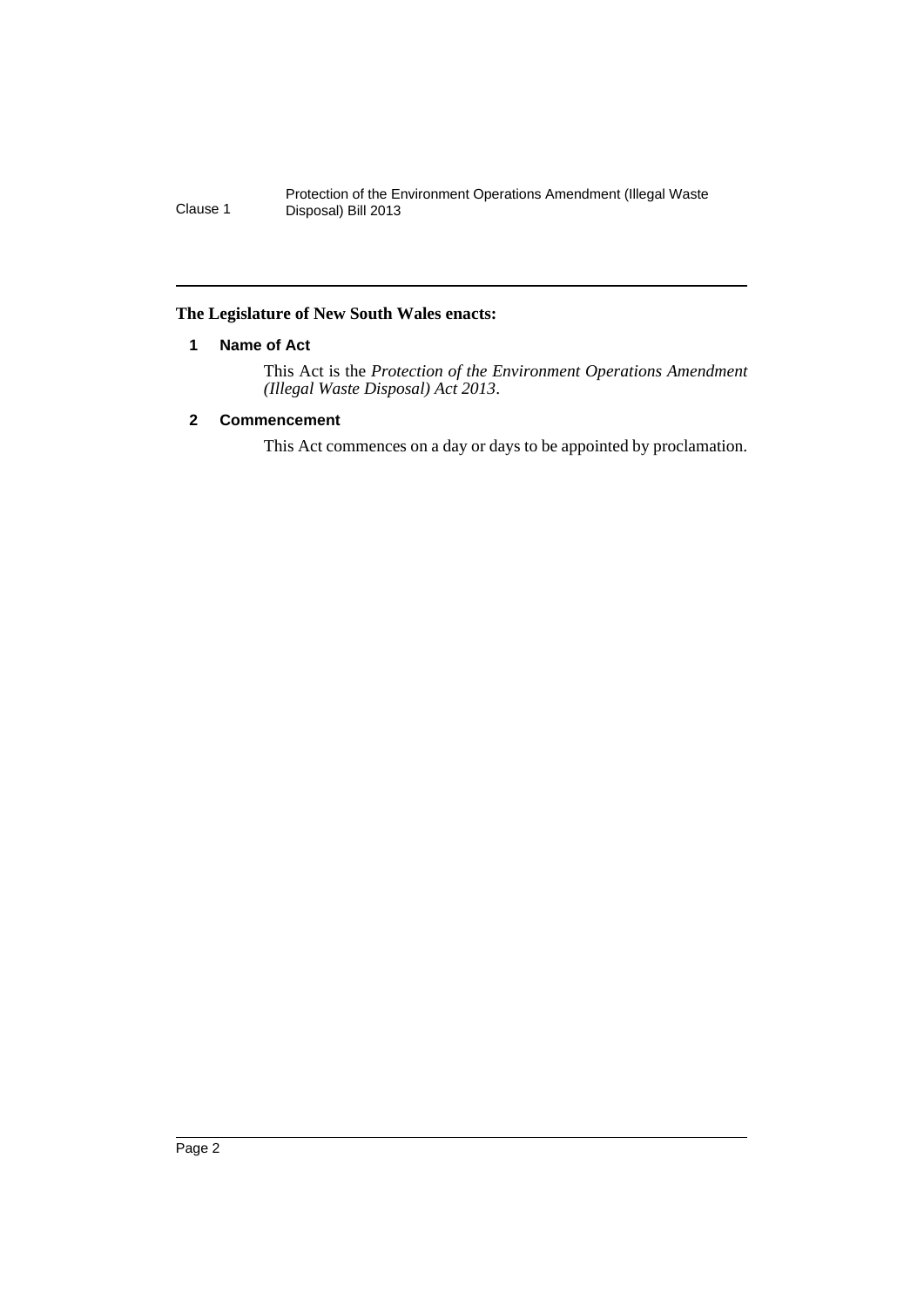Amendment of Protection of the Environment Operations Act 1997 No 156 Schedule 1

## <span id="page-4-0"></span>**Schedule 1 Amendment of Protection of the Environment Operations Act 1997 No 156**

#### **[1] Section 88 Contributions by licensee of waste facility**

Omit ", but it does not apply to a facility that the EPA determines is used solely for the purposes of re-using, recovering, recycling or processing waste other than liquid waste" from section 88 (1).

#### **[2] Section 144 Use of place as waste facility without lawful authority**

Omit "land" wherever occurring. Insert instead "place".

#### **[3] Section 144AA False or misleading information about waste**

Omit section 144AA (1) and (2). Insert instead:

(1) A person who supplies information about waste to another person in the course of dealing with the waste, being information that is false or misleading in a material respect, is guilty of an offence.

It is a defence in any proceedings against a person for an offence under this subsection if the person establishes that the person took all reasonable steps to ensure that the information was not false or misleading in a material respect.

Maximum penalty:

- (a) in the case of a corporation—\$250,000, or
- (b) in the case of an individual—\$120,000.

**Note.** An offence under subsection (1) committed by a corporation is an executive liability offence attracting executive liability for a director or other person involved in the management of the corporation—see section 169A.

(2) A person who supplies information about waste to another person in the course of dealing with the waste, being information that the person knows is false or misleading in a material respect, is guilty of an offence.

Maximum penalty:

- (a) in the case of a corporation—\$500,000, or
- (b) in the case of an individual—\$240,000 or imprisonment for 18 months, or both.
- (2A) If the court is satisfied that a person charged with an offence under subsection  $(2)$  is not guilty of that offence but is satisfied on the evidence that the person is guilty of an offence under subsection (1), the court may find the person guilty of the offence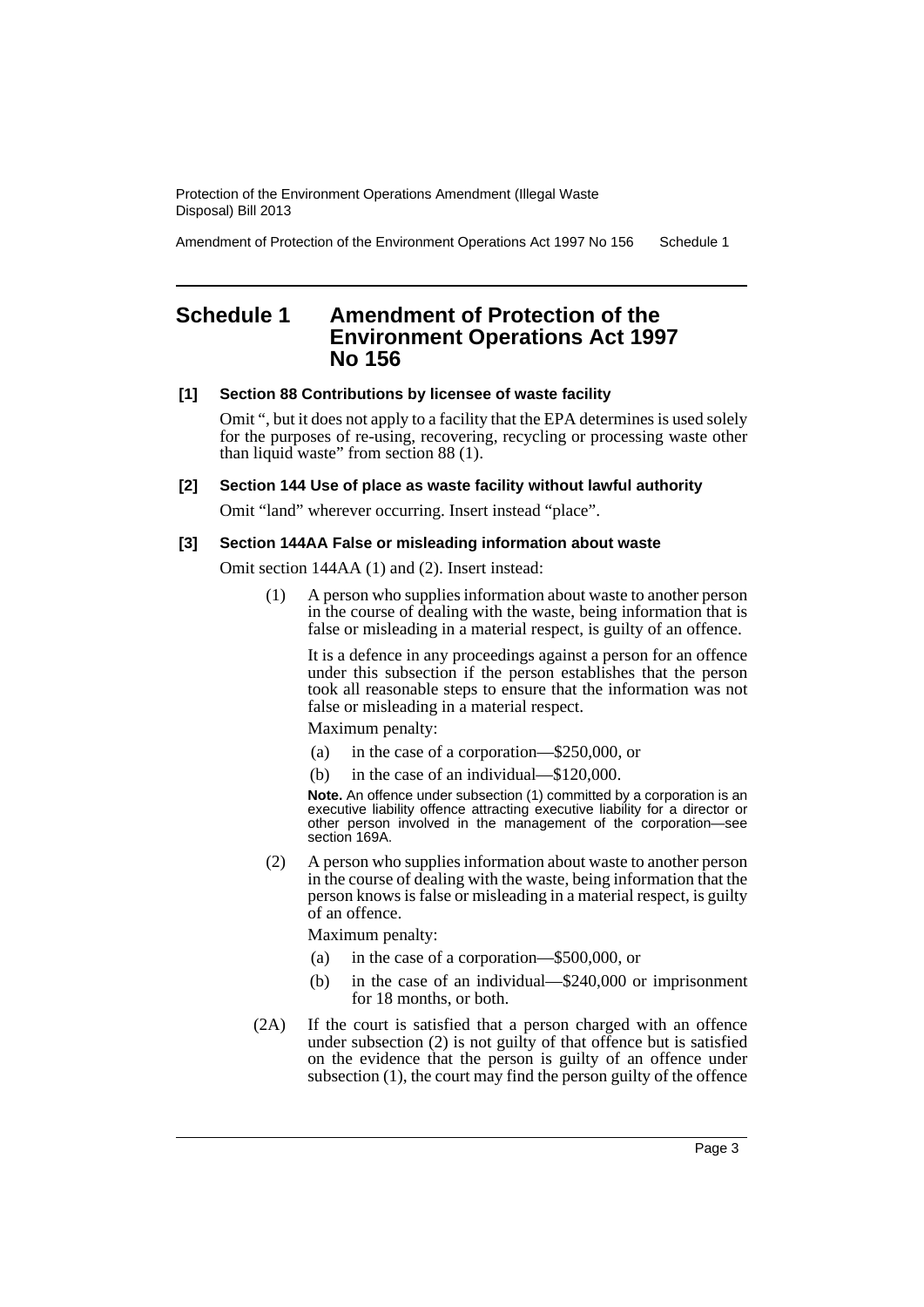Schedule 1 Amendment of Protection of the Environment Operations Act 1997 No 156

under subsection (1), and the person is liable to punishment accordingly.

(2B) Proceedings for an offence under subsection (2) may not be dealt with before the Local Court despite section 215.

#### **[4] Section 144AA (5A)**

Insert after section 144AA (5):

(5A) In this section, *supply information* includes cause or permit information to be supplied.

#### **[5] Section 144AB**

Insert after section 144AA:

#### **144AB Repeat waste offenders**

- (1) For the purposes of this section, a *waste offence* is an offence against any of the following provisions of this Act:
	- (a) section 120 (1) (where waters are polluted by waste),
	- (b) section 142A (1),
	- (c) section 143 (1),
	- (d) section 144 (1).
- (2) A person commits an offence against this section if the person is an individual who:
	- (a) has been convicted of a waste offence, and
	- (b) commits a waste offence on a separate subsequent occasion within 5 years after that conviction.

Maximum penalty: The maximum monetary penalty provided by this Act for the commission of the waste offence by an individual or imprisonment for 2 years, or both.

- (3) A reference in this section to a conviction for a waste offence includes a conviction before or after the commencement of this section and a conviction for an offence against this section.
- (4) If the court is satisfied that a person charged with an offence against this section is not guilty of that offence but is satisfied on the evidence that the person is guilty of the waste offence to which the charge relates, the court may find the person guilty of the waste offence, and the person is liable to punishment accordingly.
- (5) Proceedings for an offence against this section may not be dealt with before the Local Court despite section 215.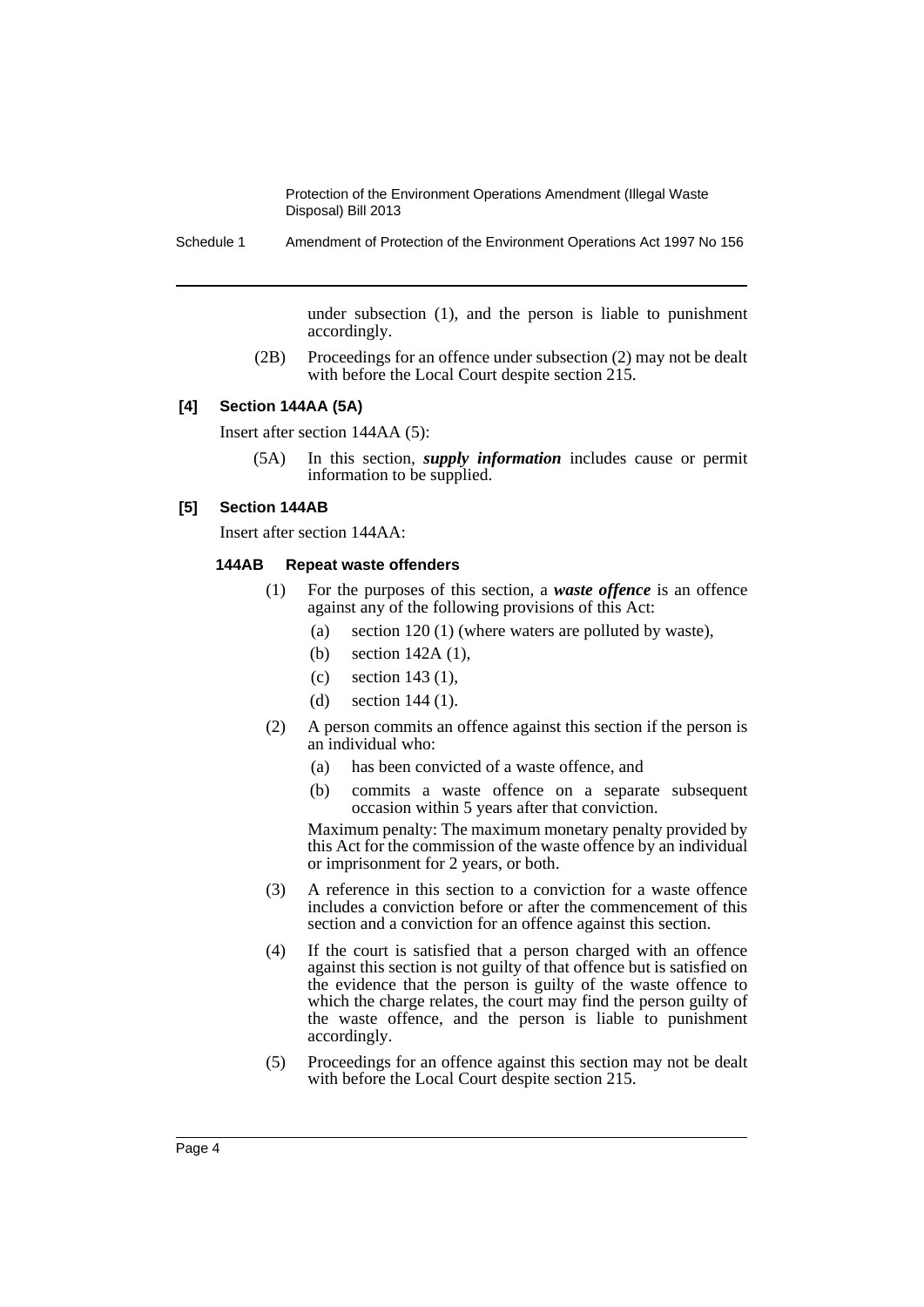Amendment of Protection of the Environment Operations Act 1997 No 156 Schedule 1

#### **[6] Chapter 7, Part 7.6A**

Insert after Part 7.6 of Chapter 7:

### **Part 7.6A Seizure of motor vehicles or vessels used to commit repeat waste offences**

#### **210A Definitions**

(1) In this Part:

*repeat waste offence* means an offence against section 144AB, and includes any such offence that there are reasonable grounds for believing has been committed.

(2) A power conferred by this Part to seize a motor vehicle or vessel includes a power to remove the motor vehicle or vessel from the place where it is found and to secure the motor vehicle or vessel from interference.

#### **210B Seizure of motor vehicles or vessels used to commit repeat waste offences**

- (1) The EPA may seize a motor vehicle or vessel that the EPA has reason to believe has been used for the purpose of committing a repeat waste offence.
- (2) The State, the EPA or any other person is not liable for a seizure under this Part for which there was reasonable cause.

#### **210C Forfeiture of motor vehicles or vessels by order of court**

- (1) The Land and Environment Court may order the forfeiture of a motor vehicle or vessel that has been seized under this Part in connection with a repeat waste offence if the Court convicts a person of the offence.
- (2) The Land and Environment Court is not to order the forfeiture of the motor vehicle or vessel if it is satisfied that the motor vehicle or vessel was used without the authority of its owner or that its owner did not have reasonable cause to suspect that the motor vehicle or vessel would be used to commit the offence.
- (3) To avoid doubt, a forfeiture order is not a monetary penalty for the purposes of the provision of this Act that provides for the maximum monetary penalty that may be imposed by a court in proceedings for a repeat waste offence.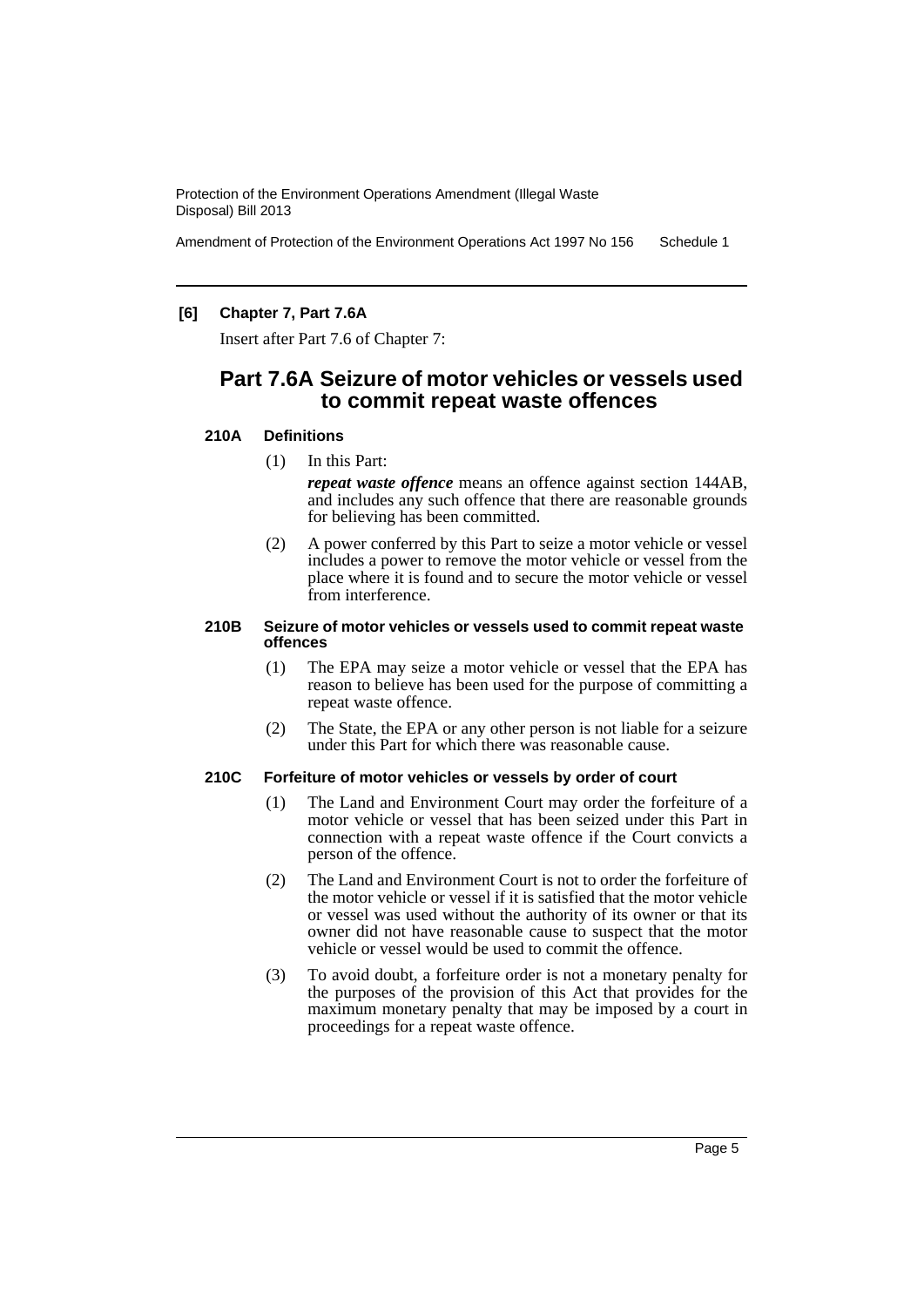Schedule 1 Amendment of Protection of the Environment Operations Act 1997 No 156

#### **210D Return of seized motor vehicle or vessel**

- (1) If any motor vehicle or vessel has been seized under this Part in connection with a repeat waste offence and:
	- (a) proceedings for the offence are not commenced in the Land and Environment Court within 28 days after the seizure, or
	- (b) any such proceedings are commenced but are dismissed without a conviction for the offence, or
	- (c) the Land and Environment Court convicts a person of the offence but does not order the forfeiture of the motor vehicle or vessel,

the EPA must return the motor vehicle or vessel to its owner.

- (2) If a person disputes the seizure of a motor vehicle or vessel under this Part, the EPA may allow the motor vehicle or vessel to be delivered to the person disputing the seizure, subject to the person giving security to pay its value to the EPA should it be forfeited.
- (3) The EPA may, at any time, return a motor vehicle or vessel seized under this Part to its owner on such conditions (if any) as the EPA thinks fit. This subsection has effect whether forfeiture has taken place or not.
- (4) A motor vehicle or vessel that is seized is returned to its owner for the purposes of this Part if it is returned to the person who owns it or to a person from whose possession it was seized.
- (5) If the owner of the motor vehicle or vessel or any such person has died, the motor vehicle or vessel may be returned to the legal personal representative of the owner or person.

#### **210E Forfeited motor vehicles or vessels become the property of the State**

- (1) A motor vehicle or vessel ordered by the Land and Environment Court to be forfeited under this Part (or the proceeds of sale of any such motor vehicle or vessel) becomes the property of the State.
- (2) Any such motor vehicle or vessel may (subject to the regulations) be sold or disposed of in such manner as the EPA thinks fit.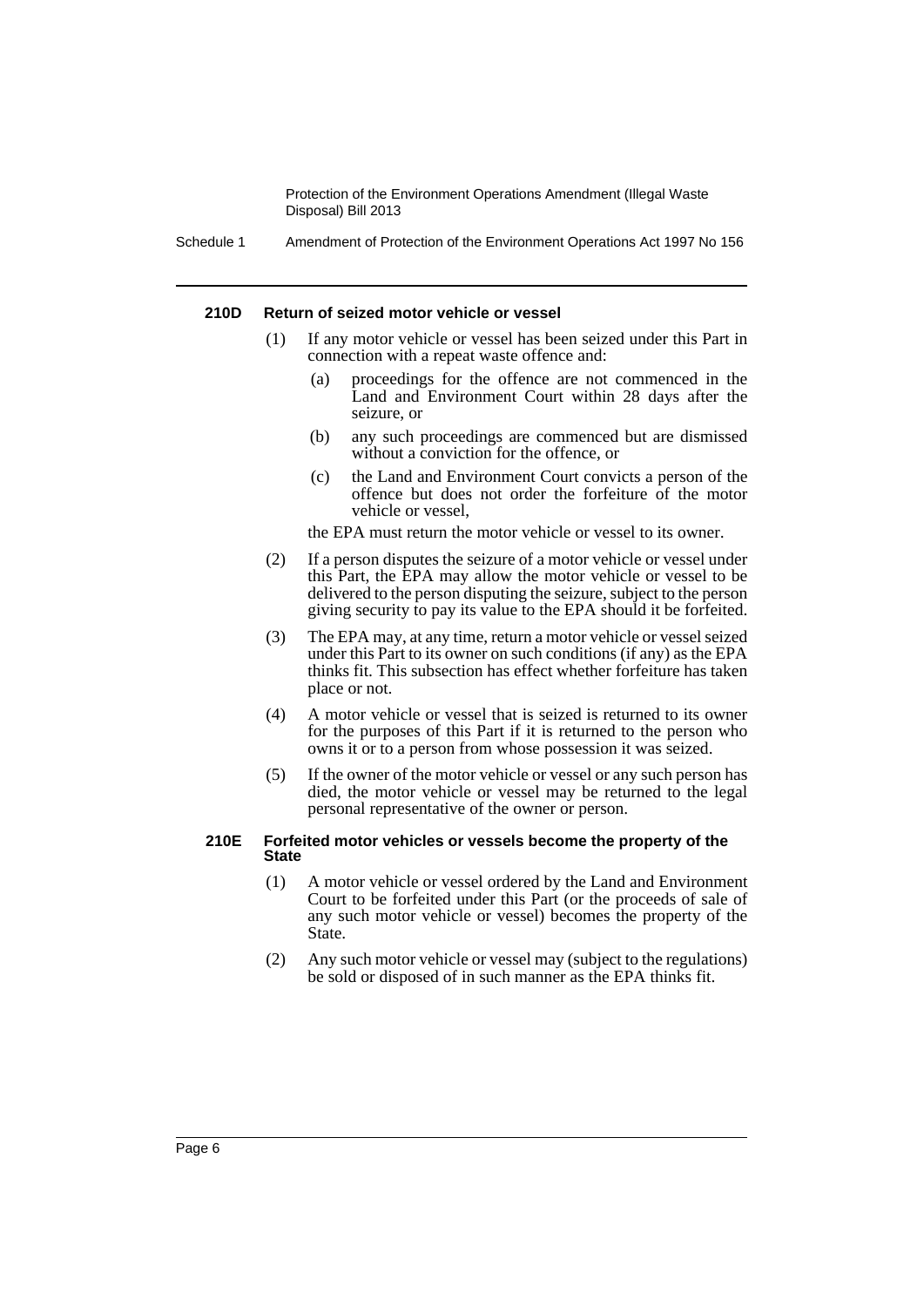Amendment of Protection of the Environment Operations Act 1997 No 156 Schedule 1

#### **[7] Section 216 Time within which summary proceedings may be commenced**

Omit "(Permitting land to be used unlawfully as waste facility)" from paragraph (c) of the definition of *prescribed offence* in section 216 (6).

Insert instead "(Use of place as waste facility without lawful authority)".

#### **[8] Section 249 Orders regarding monetary benefits**

Insert after section 249 (2):

(2A) The regulations may prescribe a protocol to be used in determining the amount that represents the monetary benefit acquired by the offender or accrued or accruing to the offender.

#### **[9] Schedule 5 Savings, transitional and other provisions**

Insert at the end of clause 2 (1):

any other Act that amends this Act.